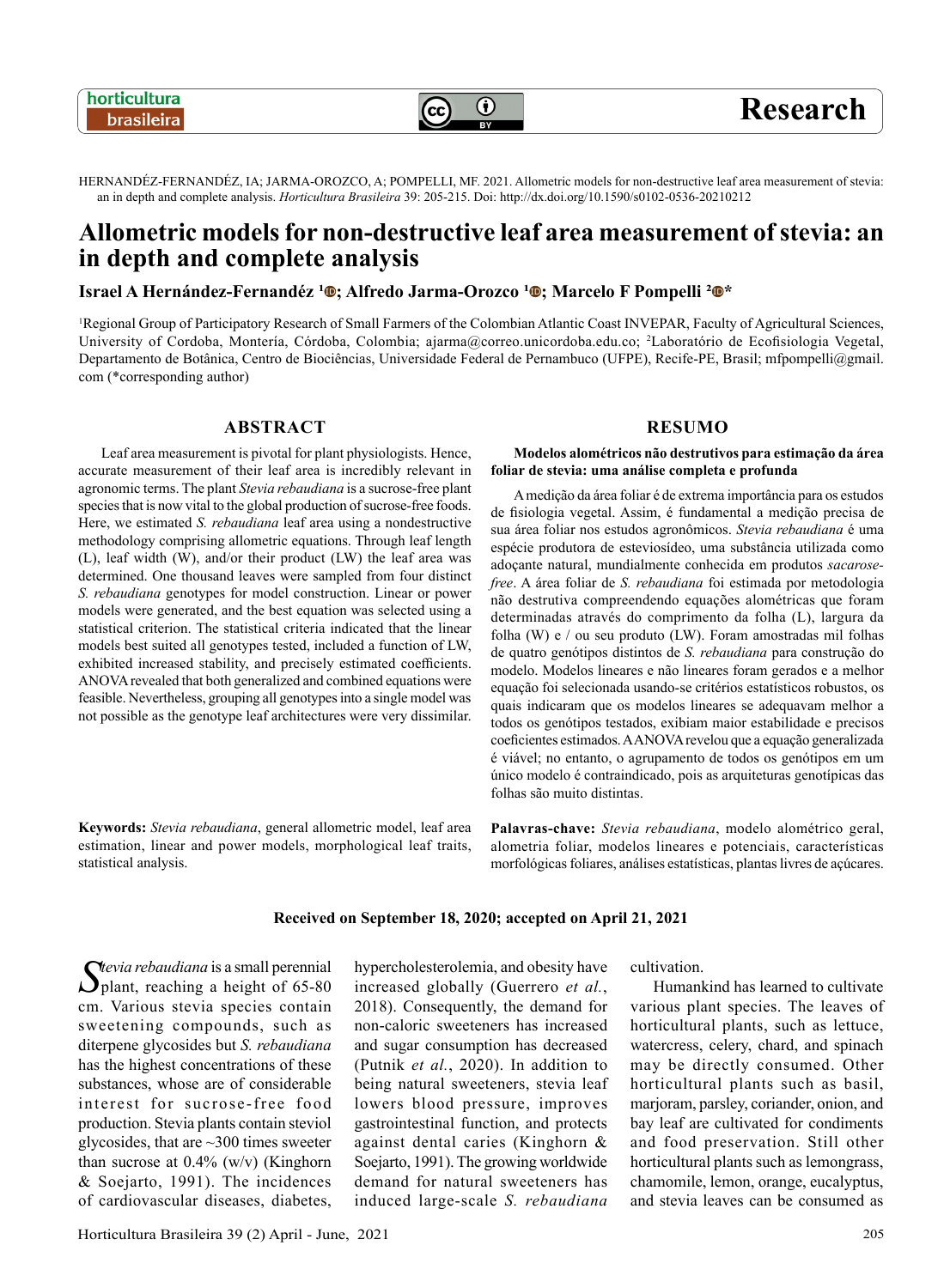such, see *e.g.*, their use in Paraguay and other countries where they are used as tea or for sweetening purposes but are sources of commercially important compounds. Hence, in the leaves of these species are the main organs of commercial interest. For this reason, a major agroeconomic objective in the cultivation of these plants is to maximize their leaf area (LA). The leaf is the main photosynthetic organ for most plants. Thus, accurate LA determination is vital to the production of these crops (Antunes *et al.*, 2008; Pompelli *et al.*, 2012). It is not possible to confirm that greater amounts of sweetening compounds are directly proportional to the leaf development. However, it is quite plausible to argue that plants with a larger leaf area are more likely to produce a greater amount of sweeteners, since the synthesis of sweeteners starts in the stroma of the chloroplasts (Totté *et al.*, 2000; Ceunen & Geuns, 2013c). Larger leaf area denotes more chloroplasts and consequently more sweeteners can be produced. Notwithstanding, LA measurement is critical in ecophysiological, agricultural, and ecological research (Pandey, 2011). LA has been widely used to describe growth, productivity, photosynthetic efficiency, soil salinity and acidity, heat transfer, carbon, nutrients, and water exchange into the atmosphere. In turn, these properties influence crop yield (Antunes *et al.*, 2008; Pompelli *et al.*, 2012, 2019).

The direct measurement of individual LA is both, laborious, expensive, time-consuming, and constrained by logistical factors. A modeling approach is crucial for the evaluation of continuous changes in LA and growth (Pompelli *et al.*, 2012). Accurate LA estimation is required to understand and model ecosystem function (Antunes *et al.*, 2008). New tools and machines, such as hand scanners and laser optic apparatuses, and more recently (Adhikari *et al.*, 2020), low-cost smartphone software have been developed for LA measurements. However, some of them are too expensive and complex for basic and simple studies (Demirsoy, 2009). Allometry establishes quantitative relationships among characteristic

dimensions such as LA, and volume that are not readily determined directly. Allometric models estimate the leaf area in a non-destructive way and are useful in horticultural experiments. In addition, they enable LA measurements of the same leaf throughout the growth period and may, therefore, reduce data variability (Antunes *et al.*, 2008; Pompelli *et al.*, 2012, 2019). The use of simple linear measurements to predict LA for horticultural plants eliminates the need for costly LA meters (Antunes *et al.*, 2008; Pandey, 2011; Pompelli *et al.*, 2012;Adhikari *et al.*, 2020). Modeling the linear relationships among LA and other leaf dimensions rapidly, reliably, inexpensively, accurately and nondestructively measure LA (Antunes *et al.*, 2008; Pompelli *et al.*, 2012; Adhikari *et al.*, 2020). The development of statistical regression models from linear leaf measurements to predict total and individual LA has been useful for growth and development studies (Achten *et al.*, 2010; Adhikari *et al.*, 2020). Thus, simple linear measurements, such as leaf length (L) and leaf width (W) are used in allometric equations to model the observed LA (Achten *et al.*, 2010). Nondestructive allometry for LA determination has been a subject of intensive research, particularly for plants of high economic value, such as grapevine (Teobaldelli *et al.*, 2020), purging nut (Achten *et al.*, 2010; Pompelli *et al.*, 2012), among others.

In numerous studies, however, the adequacy of the model assumptions for LA estimation has not been critically assessed. Even minor violations of the underlying assumptions could invalidate the inferences drawn from the analysis (Chatterjee & Hadi, 2006). Two prior studies described allometric models to estimate *S. rebaudiana* LA. Ramesh *et al.* (2007) used only 80-300 leaves to construct their allometric models, and Lima Filho & Malavolta (1986) applied only 70 leaves for that purpose. The major flaw in both models was the lack of regression coefficients  $(b_n)$ , stability testing and, by extension, model validation. Furthermore, the studies did not conduct morphological analyses of the *S. rebaudiana* leaves. This error was serious as *S. rebaudiana*

presents distinct and widely varied leaf morphotypes (Hastoy *et al.*, 2019). Here, then, we propose the following hypotheses: (*i*) the current allometric equations for estimating *S. rebaudiana* LA are unbiased; (*ii*) the linear models are reliable for estimating *S. rebaudiana* LA; (*iii*) a generalized equation for estimating *S. rebaudiana* LA is feasible; and (*iv*) leaf length is the factor that contributes the most in the variation to the LA in various genetic materials.

# **MATERIAL AND METHODS**

# **Plant material and environmental conditions**

Four *Stevia rebaudiana* genotypes were studied: a commercial (Morita II) and three experimental (clones 4, 16, and 18), which were obtained by natural pollination in a controlled greenhouse after selection among 25 distinct started genotypes (Aramendiz-Tatis *et al.*, 2021). The *S. rebaudiana* leaves were collected from the experimental campus of the Facultad de Ciencias Agrícolas of Universidad de Córdoba (8º47'37"N, 75º51'51"W, 15 m altitude). The region has a mean annual rainfall of 1,346 mm, a relative humidity of 84%, and a mean annual temperature of 27.4ºC. It is characterized by a tropical wet climate according to the Köppen's climate classification system.

#### **Plant samples and processing**

The *S. rebaudiana* individuals selected for leaf collection belonged to various age classes assuming to have wide genetic variability. One thousand healthy developing and mature leaves were harvested per genotype. The leaves were randomly sampled from various parts of the plants and measured to develop the best fitting model for predicting *S. rebaudiana* LA. The leaves were scanned at 1,200 dpi  $\times$  1,200 dpi resolution using the HP PSC1410 (HP Corp., Palo Alto, CA, USA), and the images were analyzed with ImagePro® Plus (v. 4.5.0.29; Media Cybernetics, Silver Spring, MD, USA) as described in detail by Pompelli *et al.* (2012). The leaf samples covered the broadest possible dimensional ranges (Table 1).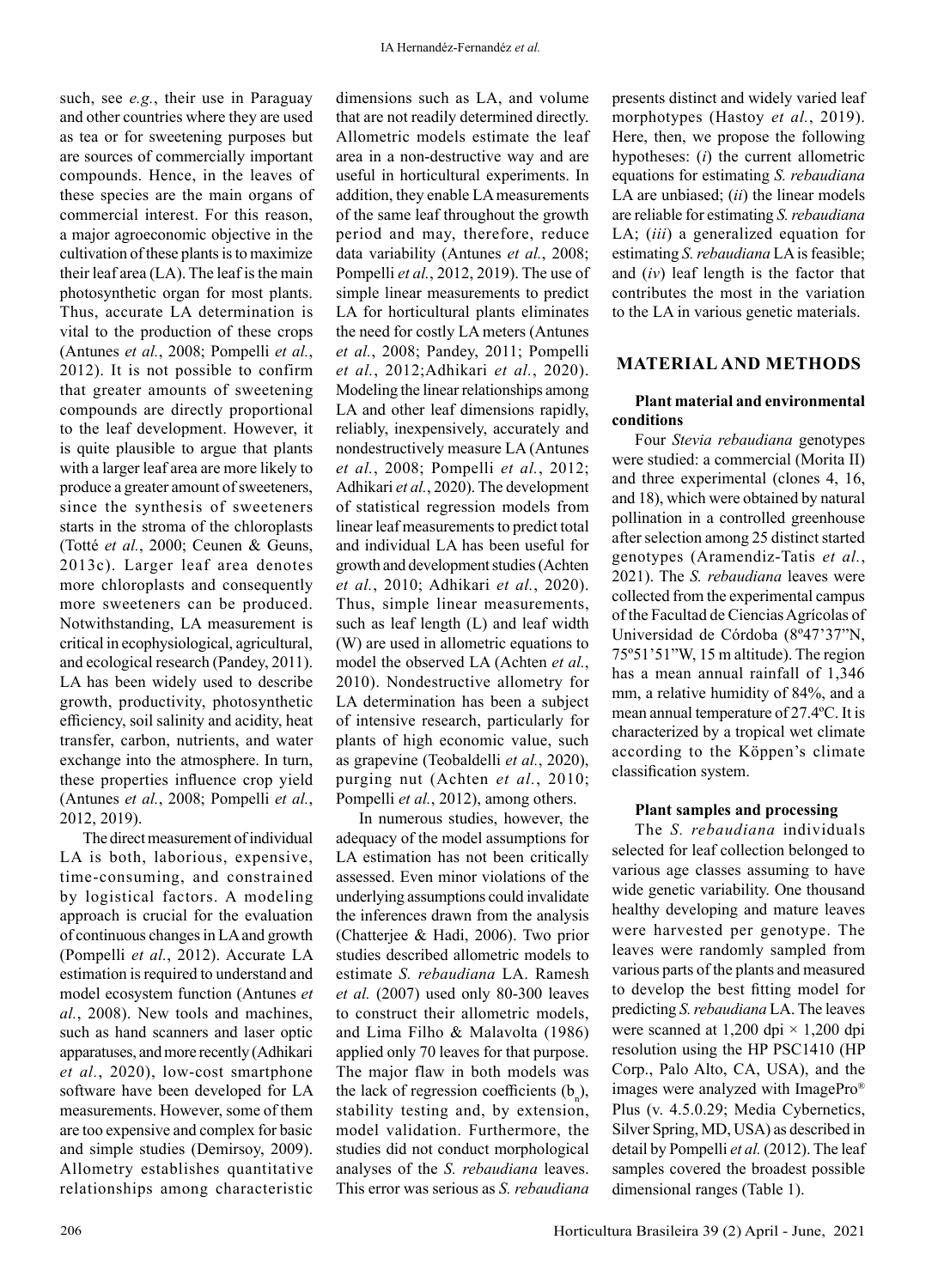Several linear and nonlinear regression models using width (W) and/ or length (L) were developed for each plant genotype. The following statistical criteria were used in model selection: (*i*) F-test, (*ii*) sample-adjusted coefficients of determination, (*iii*) stability and standard errors of estimates, and (*iv*) residual dispersion patterns. The data exploration protocol of Zuur *et al.* (2009) was used to verify statistical assumptions such as normality and independence of errors. The Durbin-Watson criteria (Durbin & Watson, 1950) were applied to select accurate, parsimonious equations. In this manner, model bias, precision, simplicity, and accuracy could be evaluated (Walther & Moore, 2005).

# **Model validation**

Five hundred leaves of different genotypes were sampled from various *S. rebaudiana* plants grown under the same conditions as those used for model construction. Previously selected models were re-estimated using new validation samples, and the data were compared by calibrating models. The estimated leaf areas (ELA) obtained with the models were plotted against the measured leaf areas (MLA) and linear regression curves were plotted.

# **Model identity test**

To assess whether a given model could accurately estimate LA for all genotypes with distinct leaf morphology, the following statistical null hypothesis was set up:  $H_0: \beta_1 = \beta_2 = \beta_n$ , where  $\beta_1$ ,  $β_2$ , and  $β_n$  are regression coefficients. The null hypothesis postulated that there were no differences among coefficients based on the differences between the sums of squares of the complete model. Rejection of  $H_0$  implied evidence for the acceptance of the alternative hypothesis, namely, significant differences among models for all genotypes.

#### **Principal component analysis**

The morphological parameters were used to run a principal component analysis (PCA) in the PCA function of Minitab v. 18.1.0.0 (Minitab LLC, Pennsylvania State University, University Park, PA, USA). The PCA summary function calculated the proportion of variance in each morphological parameter explained by each principal component axis. For hierarchical clustering, Pearson's correlations were used to compare similarities among genotypes via the "cor" function in R (R Core Team, Murray Hill, NJ, USA). The complete linkage method and the Euclidean distance were used for hierarchical clustering with the R index in Minitab.

# **Statistical data analysis**

Statistical analyses were performed in Statistica v. 8.0 (StatSoft, Tulsa, OK, USA), DataFit v. 8.0.32 (Oakdale Engineering, Oakdale, PA, USA), SigmaPlot for Windows v. 11.0 (Systat Software, Inc., San Jose, CA, USA) and R v. 3.3.3 (CoreTeam, 2020). All other calculations, statistical analyses, and graph generation were performed in GerminaR (Lozano-Isla *et al.*, 2020). To identify significant differences among factors the ANOVA was performed. With a Student-Newman-Keuls test the means were compared. *P*<0.001 was considered statistically significant.

# **RESULTS AND DISCUSSION**

The large sample size used in this study  $(n = 1,000)$  revealed a diversity of leaf size ranging from expanding to fully expanded leaves. The leaf length ranges were 1.74-5.49 cm (genotype 4), 2.56-6.40 cm (genotype 16), 2.27-6.07 cm (genotype 18), and 2.37-7.03 cm (Morita II). The leaf width ranges were 0.95-2.59 cm, 0.98-3.27 cm, 1.10-2.88 cm, and 1.01-2.81 cm for the same respective genotypes. Thus, the average LA were  $3.77 \pm 1.10$  cm<sup>2</sup>,  $4.41 \pm 1.24$ cm<sup>2</sup>, 5.71 $\pm$ 1.54 cm<sup>2</sup>, and 6.29 $\pm$ 1.62 cm<sup>2</sup> for genotypes 4, 18, Morita, and 16, respectively (Table 1). Several studies (Antunes *et al.*, 2008; Pompelli *et al.*, 2012) reported that using small sample sizes to construct leaf area allometric models can generate biased equations. A few studies used only expanded leaves (Lima Filho & Malavolta, 1986; Ramesh *et al.*, 2007; Achten *et al.*, 2010). However, this practice is not recommended for the construction of allometric models because agricultural treatments must be applied to whole plants and not merely the leaves alone. Hence, certain size selection criteria must be met, and the management and interpretation of horticultural characteristics become difficult. Pompelli *et al.* (2012) compared the methods of Achten *et al.* (2010) against a standard LA measurement method and found that the former were biased and substantially underestimated LA. For this reason, we were unsuccessful at validating the allometric equations proposed by Ramesh *et al.* (2007) and Lima Filho & Malavolta (1986). Nevertheless, these equations were selected only based on their coefficients of determination  $(R^2)$  and their standard errors of the estimate. The accuracy of those equations was not tested.

At least 125 equations were generated per genotype. Of these, at least 36 exhibited satisfactory biological behavior. To reduce complexity, we

Table 1. Means  $\pm$  standard deviations (SD), minimum (Min) and maximum (Max) values for the leaf length and width and leaf area of 1,000 independent *Stevia rebaudiana* leaves. Cordoba, University of Cordoba, 2020.

| Genotypes      | Leaf length (cm)        |      |      |                 | Leaf width (cm) |      | Leaf area $(cm2)$ |      |       |
|----------------|-------------------------|------|------|-----------------|-----------------|------|-------------------|------|-------|
|                | $\overline{\mathbf{x}}$ | Min  | Max  | X               | Min             | Max  | $\mathbf{x}$      | Min  | Max   |
| $\overline{4}$ | $3.18 \pm 0.52$         | 1.74 | 5.49 | $1.64 \pm 0.28$ | 0.95            | 2.59 | $3.77 \pm 1.10$   | 1.34 | 8.06  |
| -16            | $3.94 \pm 0.52$         | 2.56 | 6.40 | $2.29 \pm 0.36$ | 0.98            | 3.27 | $6.29 \pm 1.62$   | 1.96 | 12.15 |
| 18             | $3.72 \pm 0.60$         | 2.27 | 6.07 | $1.84 \pm 0.27$ | 1.10            | 2.88 | $4.41 \pm 1.24$   | 1.83 | 10.13 |
| Morita II      | $4.54 \pm 0.80$         | 2.37 | 7.03 | $1.88 \pm 0.28$ | 1.01            | 2.81 | $5.71 \pm 1.54$   | 1.92 | 11.23 |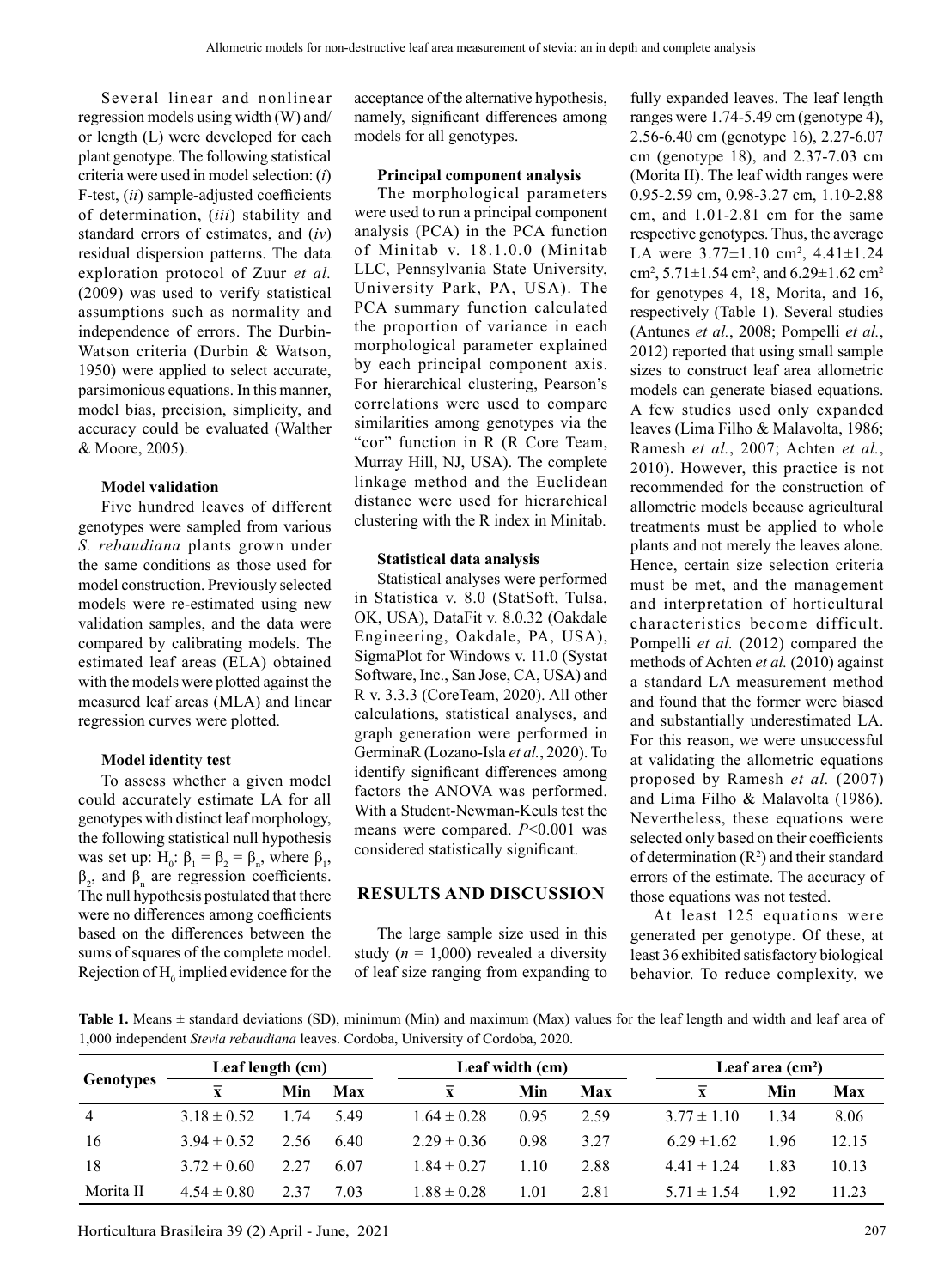disqualified second- to sixth-order exponential, logarithmic, and polynomial equations. Therefore, we presented only

nine main equations including those that were linear with a zero intercept, linear with non-zero intercept, and power models. All of them were generated from linear measurements of L, W, or both (Table 2). The coefficients of

| Table 2. Statistical models, regression coefficients ( $\beta_0$ and $\beta_1$ ), standard errors of estimates (SE), coefficients of determination adjusted                   |
|-------------------------------------------------------------------------------------------------------------------------------------------------------------------------------|
| for the degrees of freedom $(R_a^2)$ , mean square error $(MS_{ss})$ , calculated F $(F_{cal}$ <sub>calc</sub> ), P value, and equations of leaf area as a function of linear |
| dimensions of leaves (length, L, and width, W) of <i>Stevia rebaudiana</i> leaves. Cordoba, University of Cordoba, 2020.                                                      |

| <b>Equation</b>    |                                                               | Coefficients             |             |        |             |            |                            | P                     | Estimator of LA $(\hat{Y})^*$    |  |
|--------------------|---------------------------------------------------------------|--------------------------|-------------|--------|-------------|------------|----------------------------|-----------------------|----------------------------------|--|
| Number             | Model                                                         | $\beta_{0}$              | $\beta_{1}$ | SE     | $R_a^2$     | $MS_{res}$ | $\mathbf{F}_{\text{calc}}$ |                       |                                  |  |
| Genotype 04        |                                                               |                          |             |        |             |            |                            |                       |                                  |  |
| $\#1$              | $Y = \beta_1 * W + \varepsilon$                               | ---                      | 2.3337      | 0.5652 | 0.9783      | 0.3194     | $47,369.91 \le 0.0001$     |                       | $\hat{Y} = 2.3337*(W)$           |  |
| #2                 | $Y = \beta_0 + \beta_1 * W + \varepsilon_1$                   | $-2.2004$                | 3.6349      | 0.4278 | 0.8498      | 0.1830     |                            | $5,654.56 \le 0.0001$ | $\hat{Y} = -2.2004 + 3.6349*(W)$ |  |
| $\#3$              | $Y = \beta_0^* W^{\beta_1} + \varepsilon$                     | 1.6931                   | 1.5861      | 0.4216 | 0.8541      | 0.1777     |                            | $5,850.84 \le 0.0001$ | $\hat{Y} = 1.6931*(W)^{1.5861}$  |  |
| #4                 | $Y = \beta_1 * L + \varepsilon_1$                             | ---                      | 1.200       | 0.6770 | 0.9694      | 0.4583     | $32,714.97 \le 0.0001$     |                       | $\hat{Y} = 1.5861*(L)$           |  |
| $#5$               | $Y = \beta_0 + \beta_1 * L + \varepsilon_i$                   | $-1.9275$                | 1.7903      | 0.6028 | 0.7019      | 0.3633     |                            | $2,353.08 \le 0.0001$ | $\hat{Y} = -1.9275 + 1.7903*(L)$ |  |
| $\#6$              | $Y = \beta_0^* L^{\beta_1} + \varepsilon$                     | 0.6640                   | 1.4921      | 0.6024 | 0.7022      | 0.3629     |                            | $2,357.02 \le 0.0001$ | $\hat{Y} = 0.6640*(L)^{1.4921}$  |  |
| #7                 | $Y = \beta_1 * LW + \epsilon_i$                               | $\qquad \qquad - -$      | 0.7041      | 0.2742 | 0.9941      | 0.0752     | 204,489.09 < 0.0001        |                       | $\hat{Y} = 0.7041*(LW)$          |  |
| $\#8$              | $Y = \beta_0 + \beta_1 * LW + \epsilon_i$                     | 0.2629                   | 0.6590      | 0.2634 | 0.9431      | 0.0694     | $16,555.51 \le 0.0001$     |                       | $\hat{Y} = 0.2629 + 0.6590*(LW)$ |  |
| #9                 | $Y = \beta_0^*LW^{\beta 1} + \varepsilon_i$                   | 0.7996                   | 0.9295      | 0.2619 | 0.9437      | 0.0686     | $16,753.86 \le 0.0001$     |                       | $\hat{Y} = 0.7996*(LW)^{0.9295}$ |  |
|                    | Genotype 16                                                   |                          |             |        |             |            |                            |                       |                                  |  |
| $\#1$              | $Y = \beta_1 * W + \varepsilon$                               | ---                      | 2.7849      | 0.7880 | 0.9843      | 0.6209     | 67,055.07 < 0.0001         |                       | $\hat{Y} = 2.7849*(W)$           |  |
| $\#2$              | $Y = \beta_0 + \beta_1 * W + \varepsilon_1$                   | $-3.2219$                | 4.1584      | 0.6061 | 0.8606      | 0.3673     |                            | $6,177.70 \le 0.0001$ | $\hat{Y} = -3.2219 + 4.1584*(W)$ |  |
| #3                 | $Y = \beta_0^* W^{\beta_1} + \varepsilon$                     | 1.6398                   | 1.6086      | 0.5714 | 0.8762      | 0.3265     |                            | 7,073.60 < 0.0001     | $\hat{Y} = 1.6398*(W)^{1.6086}$  |  |
| $\#4$              | $Y = \beta_1 * L + \varepsilon_i$                             | ---                      | 1.6151      | 1.0396 | 0.9734      | 1.0808     | $38,099.16 \le 0.0001$     |                       | $\hat{Y} = 1.6151*(L)$           |  |
| #5                 | $Y = \beta_0 + \beta_1 * L + \varepsilon_i$                   | $-4.0469$                | 2.6251      | 0.8975 | 0.6947      | 0.8055     |                            | $2,274.01 \le 0.0001$ | $\hat{Y} = -4.0469 + 2.6251*(L)$ |  |
| #6                 | $Y = \beta_0^* L^{\beta_1} + \varepsilon$                     | 0.6748                   | 1.6228      | 0.9025 | 0.6913      | 0.8145     |                            | $2,237.70 \le 0.0001$ | $\hat{Y} = 0.6748*(L)^{1.6228}$  |  |
| $\#7$              | $Y = \beta_1 * LW + \varepsilon_1$                            | ---                      | 0.6879      | 0.3267 | 0.9965      | 0.1067     | 394,912.94 < 0.0001        |                       | $\hat{Y} = 0.6879*(LW)$          |  |
| $\#8$              | $Y = \beta_0 + \beta_1 * LW + \varepsilon_1$                  | 0.1608                   | 0.6715      | 0.3244 | 0.9601      | 0.1052     | $24,054.20 \le 0.0001$     |                       | $\hat{Y} = 0.1608 + 0.6715*(LW)$ |  |
| #9                 | $Y = \beta_0^*LW^{\beta 1} + \varepsilon$                     | 0.7344                   | 0.9717      | 0.3239 | 0.9602      | 0.1049     | $24,131.71 \le 0.0001$     |                       | $\hat{Y} = 0.7344*(LW)^{0.9717}$ |  |
|                    |                                                               |                          |             |        | Genotype 18 |            |                            |                       |                                  |  |
| $\#1$              | $Y = \beta_1 * W + \varepsilon_i$                             | $\overline{a}$           | 2.4423      | 0.6737 | 0.9774      | 0.4539     | $45,186.89 \le 0.0001$     |                       | $\hat{Y} = 2.4423*(W)$           |  |
| $\#2$              | $Y = \beta_0 + \beta_1^* W + \epsilon_i$                      | $-3.6120$                | 4.3701      | 0.4306 | 0.8794      | 0.1854     |                            | $7,286.99 \le 0.0001$ | $\hat{Y} = -3.6120 + 4.3701*(W)$ |  |
| $\#3$              | $Y = \beta_0^* W^{\beta_1} + \varepsilon$                     | 1.4446                   | 1.8115      | 0.4103 | 0.8905      | 0.1683     |                            | 8,127.39 < 0.0001     | $\hat{Y} = 1.4446*(W)^{1.8115}$  |  |
| #4                 | $Y = \beta_1 * L + \varepsilon$                               | $\hspace{0.05cm} \ldots$ | 1.2014      | 0.6871 | 0.9765      | 0.4721     | $43,406.05 \le 0.0001$     |                       | $\hat{Y} = 1.2014*(L)$           |  |
| $#5$               | $Y = \beta_0 + \beta_1 * L + \epsilon_i$                      | $-2.4716$                | 1.8491      | 0.5648 | 0.7925      | 0.3190     |                            | $3,816.62 \le 0.0001$ | $\hat{Y} = -2.4716 + 1.8491*(L)$ |  |
| $\#6$              | $Y = \beta_0^* L^{\beta_1} + \varepsilon$                     | 0.5789                   | 1.5371      | 0.5598 | 0.7962      | 0.3134     |                            | $3,903.05 \le 0.0001$ | $\hat{Y} = 0.5789*(L)^{1.5371}$  |  |
| $\#7$              | $Y = \beta_1 * LW + \varepsilon_1$                            | $\hspace{0.05cm} \ldots$ | 0.6310      | 0.2744 | 0.9954      | 0.0753     | $277,489.22 \le 0.0001$    |                       | $\hat{Y} = 0.6310*(LW)$          |  |
| $\#8$              | $Y = \beta_0 + \beta_1 * LW + \varepsilon_1$                  | 0.2957                   | 0.5919      | 0.2614 | 0.9555      | 0.0683     | $21,474.14 \le 0.0001$     |                       | $\hat{Y} = 0.2957 + 0.5919*(LW)$ |  |
| $\#9$              | $\label{eq:Y} Y = \beta_0^*L W^{\beta 1} + \epsilon_i$        | 0.7177                   | 0.9375      | 0.2612 | 0.9556      | 0.0682     | $21,512.56 \le 0.0001$     |                       | $\hat{Y} = 0.7344*(LW)^{0.9717}$ |  |
| Genotype Morita II |                                                               |                          |             |        |             |            |                            |                       |                                  |  |
| #1                 | $Y = \beta_1 * W + \varepsilon_i$                             | $---$                    | 3.0836      | 0.8454 | 0.9786      | 0.7147     | $47,893.19 \le 0.0001$     |                       | $\hat{Y} = 3.0836*(W)$           |  |
| $\#2$              | $Y = \beta_0 + \beta_1 * W + \varepsilon_1$                   | $-3.5863$                | 4.9530      | 0.6582 | 0.8171      | 0.4332     |                            | $4,463.98 \le 0.0001$ | $\hat{Y} = -3.5863 + 4.9530*(W)$ |  |
| #3                 | $Y = \beta_0^* W^{\beta_1} + \varepsilon$                     | 1.9863                   | 1.6575      | 0.6479 | 0.8228      | 0.4197     |                            | $4,639.20 \le 0.0001$ | $\hat{Y} = 1.9863*(W)^{1.6575}$  |  |
| $\#4$              | $Y = \beta_1 * L + \varepsilon_i$                             | $\overline{\phantom{a}}$ | 1.2661      | 0.9249 | 0.9745      | 0.8554     | 39,853.34 < 0.0001         |                       | $\hat{Y} = 1.2661*(L)$           |  |
| $\#5$              | $Y = \beta_0 + \beta_1 * L + \varepsilon_i$                   | $-1.3778$                | 1.5604      | 0.8936 | 0.6628      | 0.7986     |                            | $1,965.07 \le 0.0001$ | $\hat{Y} = -1.3778 + 1.5604*(L)$ |  |
| $\#6$              | $Y = \beta_0^* L^{\beta_1} + \varepsilon$                     | 0.8607                   | 1.2472      | 0.8935 | 0.6629      | 0.7983     |                            | $1,965.92 \le 0.0001$ | $\hat{Y} = 0.8607*(L)^{1.2472}$  |  |
| $\#7$              | $Y = \beta_1 * LW + \varepsilon_1$                            | $\hspace{0.05cm} \ldots$ | 0.6538      | 0.4861 | 0.9922      | 0.2363     | 146,893.27 < 0.0001        |                       | $\hat{Y} = 0.6538*(LW)$          |  |
| #8                 | $Y = \beta_0 + \beta_1 * LW + \varepsilon_1$                  | 0.6246                   | 0.5872      | 0.4543 | 0.9129      | 0.2064     | $10,468.67 \le 0.0001$     |                       | $\hat{Y} = 0.6246 + 0.5872*(LW)$ |  |
| #9                 | $Y = \beta_0^*L W^{\beta 1} + \epsilon_i^{\phantom{\dagger}}$ | 0.8458                   | 0.8866      | 0.4517 | 0.9138      | 0.2041     | $10,597.18 \le 0.0001$     |                       | $\hat{Y} = 0.7344*(LW)^{0.9717}$ |  |

208 Horticultura Brasileira 39 (2) April - June, 2021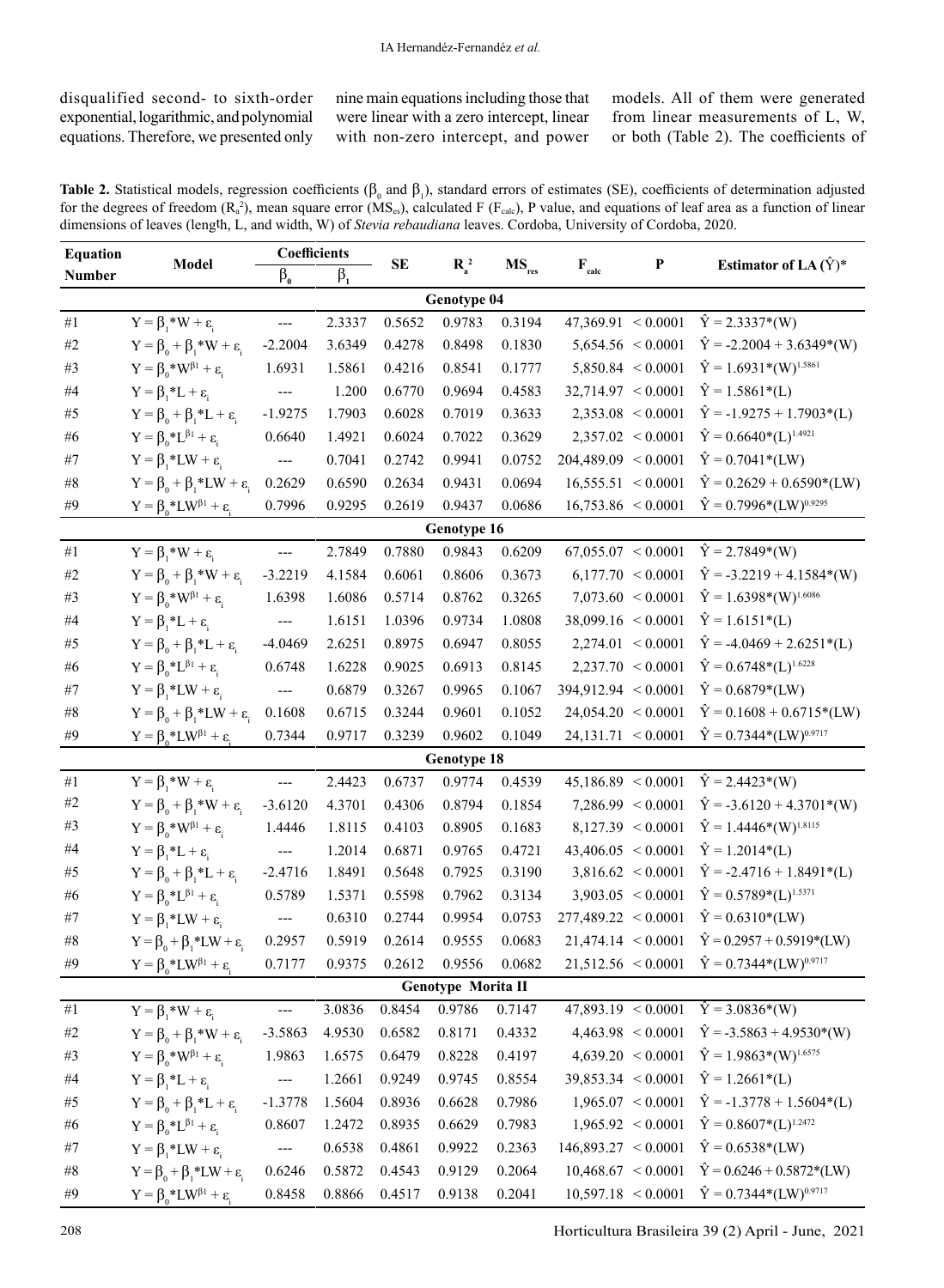determination adjusted for degrees of freedom  $(R_a^2)$  were in the ranges of 0.7019-0.9941 (genotype 4), 0.6913- 0.9965 (genotype 16), 0.7925-0.9954 (genotype 18), and 0.6628-0.9922 (Morita II) (Table 2). Models #1 and #7 did not efficiently estimate LA for any of the tested genotypes, as they generated extremely high calculated F  $(F_{\text{calc}})$  values (≤394,912.94) for the LA estimation of genotype 16 (equation #7). Figure 1 shows that equation #2 was ineffective at estimating any genotype here. Model #1 slightly overestimated LA, whereas model #2 strongly overestimated it. Equation #7 significantly underestimated the LA for all genotypes, except 16. Equation #4 significantly overestimated the LA for genotype 18. The first selection disqualified equations  $#1, #2,$  and  $#7$ from validation but did not permit the exclusion of equation #4, as only the LA of genotype 18 was overestimated by  $\sim$  38%.

Hence, only equations  $#3, #4, #5, #6,$ #8, and #9 remained in the validation process (Figure 2). Allometric LA estimation was perfectly suited to all genotypes, and the variation was not genotype-dependent. However, analysis of the residual dispersion patterns showed that model #3 slightly overestimated the LA of the Morita II by  $\sim$ 1.1% (Figure 2A). Nevertheless, this error was insignificant relative to a sample size of 1,000 leaves. Therefore, equation #3 remained in the *S. rebaudiana* LA estimation analysis. In contrast, analysis of the residual dispersion pattern for equation #4 disclosed a slight overestimation of LA (4.4%) for genotype 16 (Figure 2B), especially for the more expanded leaves, as well as LA overestimations of ~1.3% and  $\sim$ 2.1% for Morita II and genotype 4, respectively. With 75% LA significant overestimation, we considered model 4 too biased for estimation and disqualified it from the subsequent analyses. Model #5 promoted an overestimation of the LA of genotype 16 by 3.5% (Figure 2C). We reanalyzed  $\beta_0$  for this model (-1.93, -4.05, -2.47, and -1.38 for genotypes 4, 16, 18, and Morita II, respectively) and concluded that the negative  $\beta_0$  would negative ELA even if the leaf length

was zero. This biological condition is invalid, and this model was disqualified from the subsequent analyses. Model #6 overestimated LA for genotypes 4 and 16 by 1.9% and 4.5%, respectively, and nonsignificantly overestimated LA for genotype 18 and Morita II (Figure 2D). Thus, model #6 was disqualified for the analysis of genotypes 4 and 16, but it was used to analyze genotype 18 and Morita II.

the subsequent analyses were #3, #8, and #9 for genotypes 4 and 16 (Figure 3) and #3, #6, #8, and #9 for genotypes 18 and Morita II (Figure 4). They satisfied the requirements of lower  $F_{\text{calc}}$  values, higher sample-adjusted coefficients of determination, greater stability and standard errors of the estimate, and non-biased residual dispersion patterns. Reliability and non-biased of the allometric models proposed for LA estimation were exhibited via linear

The equations that were retained for

**Table 3.** Variance analysis for linear models  $(Y = \beta_0 + \beta_1 X)$ , where X is LW product, using the set of leaves adjustment of the four distinct *Stevia rebaudiana* leaves: Clone 4, Clone 16, Clone 18, and Clone Morita II ( $n = 4,000$ ). The dependent and independent variables were log-transformed for the analysis, following recommendations for statistical standardization of the data for variance reduction in accord of Zuur *et al.* (2009). Cordoba, University of Cordoba, 2020.

| <b>Variation font</b> | Degrees of | Sum of     | Mean   | F         |  |
|-----------------------|------------|------------|--------|-----------|--|
|                       | Freedon    | squares    | square | calc      |  |
| Parameters            | 10         | 2,424.622  |        |           |  |
| Reduction $(\beta s)$ | 2          | 1,976.070  |        |           |  |
| Reduction $(H_0)$     | 8          | 448.552    | 56.069 | $12.736*$ |  |
| Residual              | 3,989      | 17,560.854 | 4.402  |           |  |
| Total                 | 3,999      | 19,985.477 |        |           |  |

 $* F_{0.01} (8; 3,939) = 2.516.$ 



**Figure 1.** Deviation of the estimated area from the observed leaf area (LAo) for individual leaves. Leaf areas for the genotype 4 (A), 16 (B), 18 (C), and Morita II (D) of *Stevia rebaudiana* were estimated using several models in which  $\beta_0$  and  $\beta_1$  are coefficients. Vertical bars denote means and spreads denote 99% confidence intervals of the difference (distribution of t-test). For details of the equations and its equation number, see Table 2. The asterisks (\*) denotes biased equations. Cordoba, University of Cordoba, 2020**.**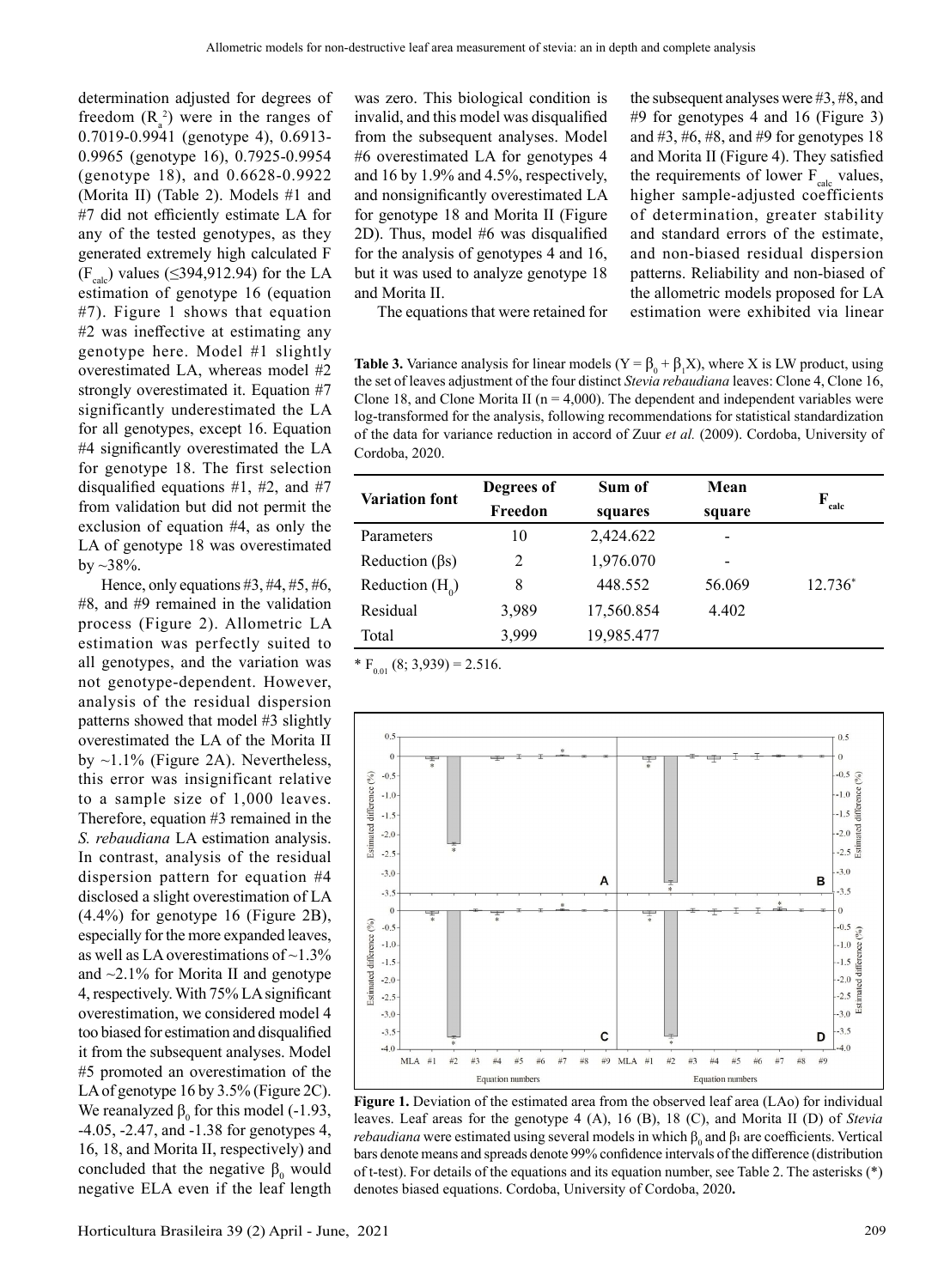regressions between the MLA and the ELA for each of them (Figures 3 and 4). Accuracy of the  $\beta_0$  and  $\beta_1$  coefficients increased as  $R_a^2$  approached unity. Hence, these equations could make unbiased estimates of LA for the second dataset. A careful analysis of Figures 3 and 4 showed that equations #3, #8, and #9 had linear regression coefficients near 1. Some were  $>0.9960$  and  $R_a^2$ ranged from 0.8543 (Figure 3D) to 0.9976 (Figure 4C). Thus, the equations



**Figure 2.** Regression curves for leaf area and linear leaf dimensions: width (A; equation #3), length (B-D; equation #4, #5, and #6), and product of leaf width and leaf length (E-F; equations #8, and #9) for *Stevia rebaudiana* leaves: Genotypes 4 (circles), 16 (squares), 18 (diamond), and Morita II (triangle), using linear (B, C, and E) and power (A, D, and F) models. The dispersion pattern of residuals for the respective models is shown in the insets. The shaded area denotes the region of highly biased data in the equations causing an overestimation of *Stevia rebaudiana* leaves, while data pointed with arrows denote a slight overestimation of *Stevia rebaudiana* leaves. All graphs were generated with 1,000 independent leaves of each *Stevia rebaudiana* genotypes. Cordoba, University of Cordoba, 2020.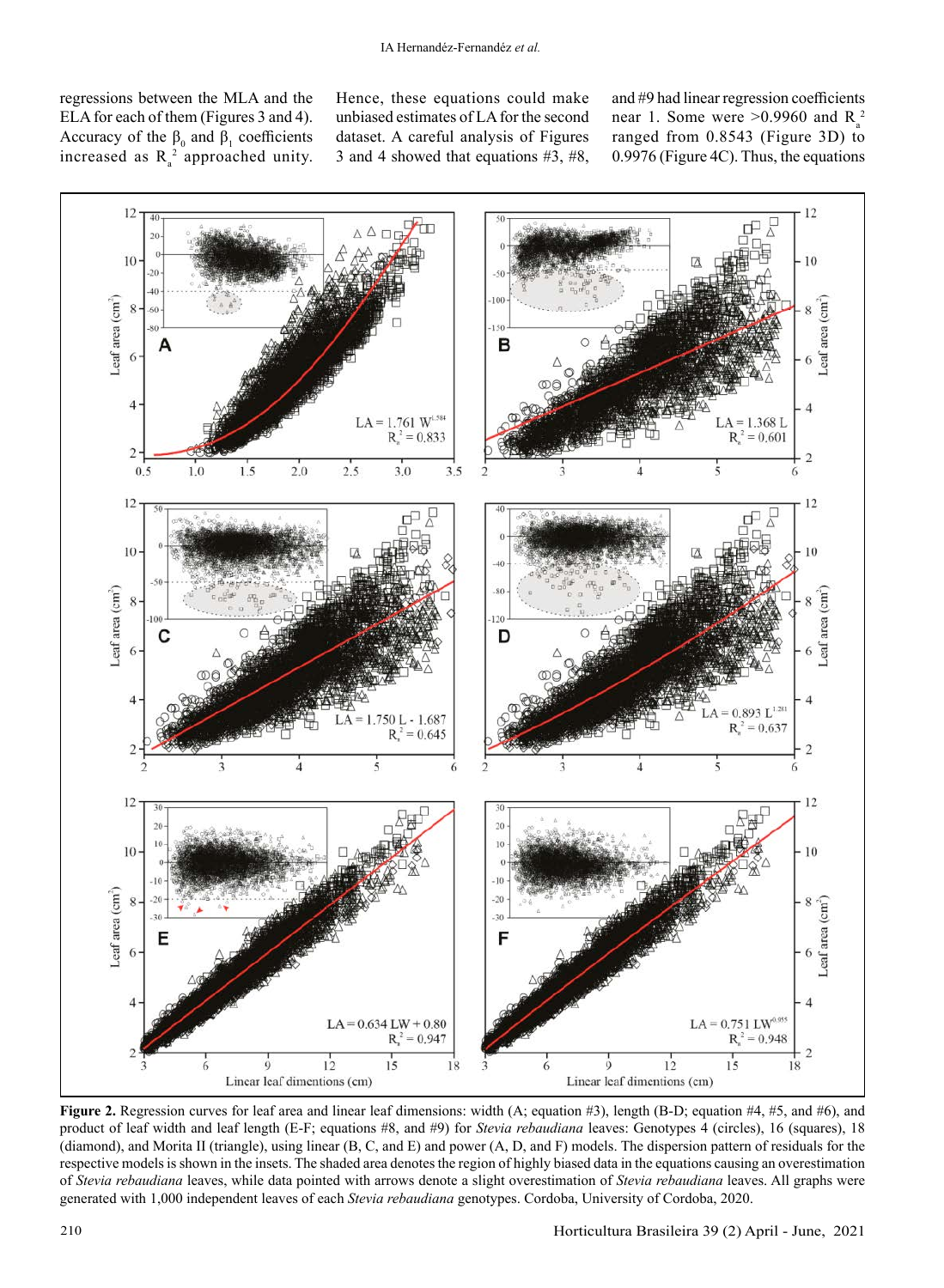proposed here for *S. rebaudiana* LA estimation were reliable and non-biased. In contrast, equation 6 was inappropriate for *S. rebaudiana* LA estimation, as its coefficients were unstable. While the linear regression between linear measurements and MLA proposed by equation #6 generated high linear determination coefficients (0.9904 and 0.9921 for genotypes 18 and Morita II, respectively; Table 2), the  $R_a^2$  values of MLA *versus* ELA was only 0.6817

(Figure 4B), and 0.5123 (Figure 4F), respectively. Thus, LA estimates for a new population may not be the highestquality ELA in the process of building allometric models. For this reason, equation #6 was disqualified from any further *S. rebaudiana* LA estimation.

The β's coefficient stability in model validation was confirmed by analyzing the coefficients.  $\beta_0$  and  $\beta_1$  were comparatively more homogeneous in equations #8, and #9 but significantly more dispersed in equation #3 (data not shown). However, equation #8 presented lower confidence intervals for both β's than that of equation #9. As the  $R_a^2$  for equations #8 and #9 were terribly similar across all genotypes, both of the estimated *S. rebaudiana* LA were with good accuracy and without bias. Nevertheless, one objective of the present study was to develop a relatively simple, non-biased equation. For this reason, we argued that the



**Figure 3.** The relationship between estimated and measured area for the *Stevia rebaudiana* leaves. Leaf area was estimated in accord of equations #3  $(A, D)$ , #8  $(B, E)$ , and #9  $(C, F)$  for genotype 4  $(A-C)$ , and genotype 16  $(D-F)$  (for more details of these equations, see Table 2). Dotted line represents the 1:1 relationship. n = 500. Cordoba, University of Cordoba, 2020.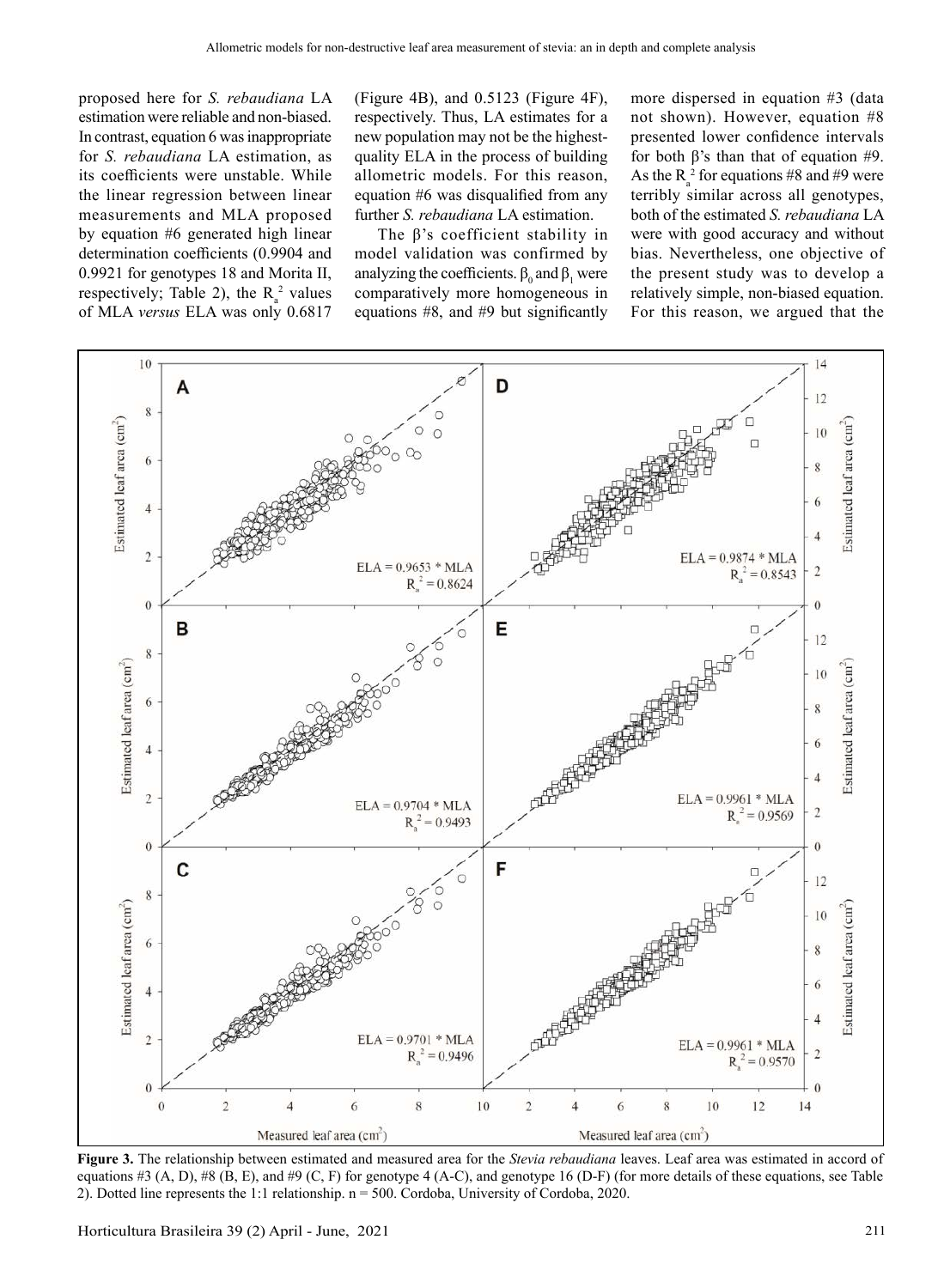linear equation  $Y = \beta_0 + \beta_1 * LW + \varepsilon_1$ type is the best fit for *S. rebaudiana* LA estimation. Then, the statistical tests and validation of the mathematical models for *S. rebaudiana* LA estimation indicate that equation #8 is the most suitable for this purpose.

In this study we described how simple nondestructive *Stevia rebaudiana* leaf measurements can accurately estimate LA. The currently used linear allometric models for estimating *S. rebaudiana* leaf area (Lima Filho & Malavolta,1986; Ramesh *et al.*, 2007) are inappropriate. In this study, we used 1,000 leaves per genotype to build the models and another 500 leaves per genotype to validate them while Ramesh *et al.* (2007) used only 80-300 leaves to construct their models. The selection

based only in  $\mathbb{R}^2$  leads to false perception of accuracy (Chatterjee & Hadi, 2006), mainly in case of previous allometric equation (Lima Filho & Malavolta, 1986; Ramesh *et al.*, 2007) where the R2 ranged between 0.75 to 0.83. Our high  $R_a^2$  differed from those reported by Toebe *et al.* (2019) and Oliveira *et al.* (2019) for *Cucurbita moschata* and *Pyrus communis*, respectively.



**Figure 4.** The relationship between estimated and measured area for the *Stevia rebaudiana* leaves. Leaf area was estimated in accord of equations #3 (A, E), #6 (B, F), #8 (C, G), and #9 (D, H) for genotype 18 (A-D), and Morita II (E-H) (for more details of these equations, see Table 2). Dotted line represents the 1:1 relationship. n = 500. Cordoba, University of Cordoba, 2020.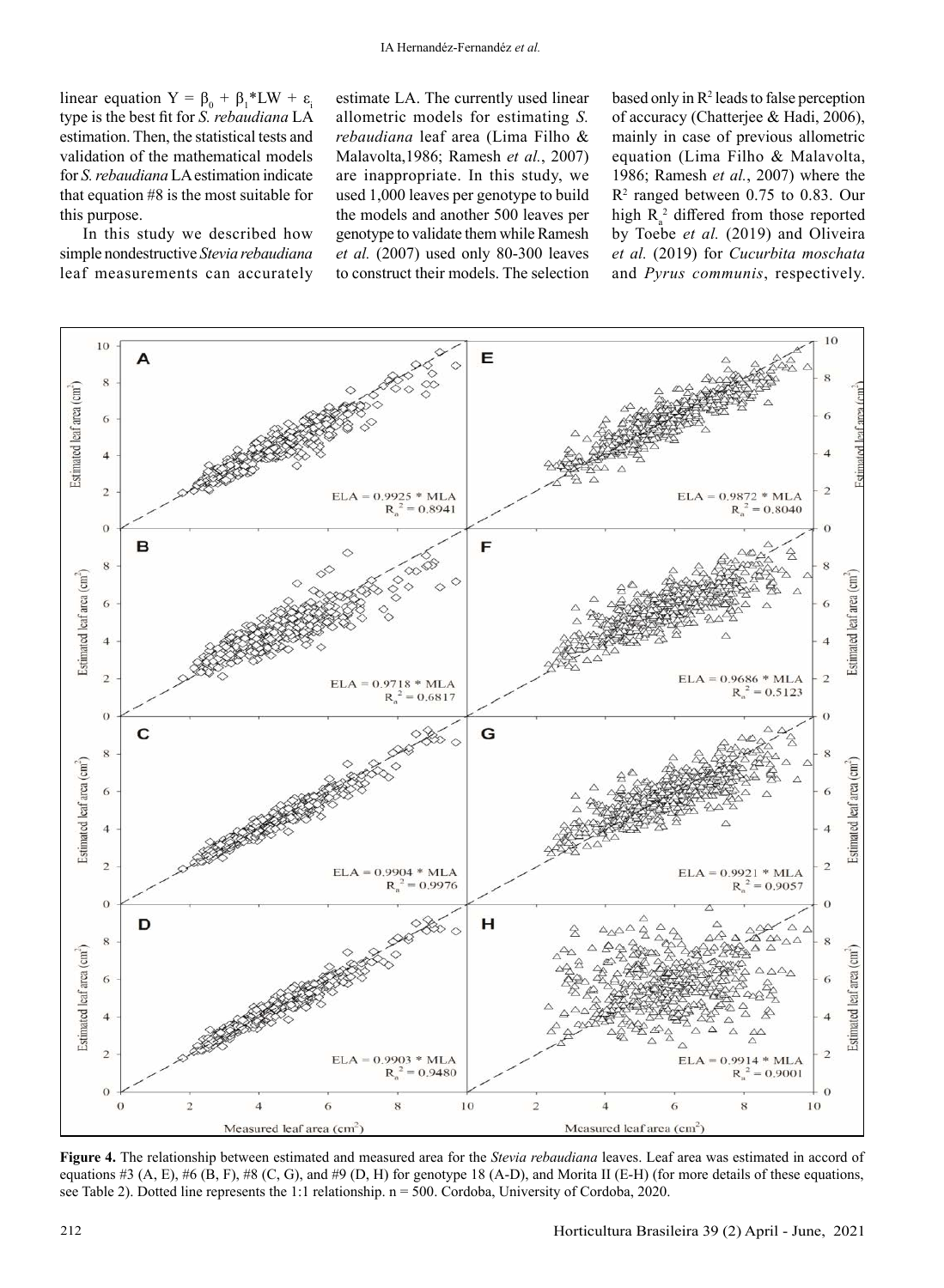The LA estimate could be calculated accurately only for certain stages of leaf development, resulting in low  $\mathbb{R}^2$ , possibly a small data set. In contrast, the high  $R<sup>2</sup>$  obtained for the estimation of the leaf area of *C. moschata* (Toebe *et al.*, 2019) was derived from a very complex linear measurement of three sections per leaf. A similar analysis was conducted on *P. communis* (Oliveira *et al.*, 2019). However, none of the aforementioned studies verified residual distribution patterns or assessed β's stability.

In another way, an allometric equation was developed for each genotype, but this approach is neither scientifically nor agronomically practical. Thus, it was essential to generate a generalized model that could reliably estimate LA for all genotypes. An identity test and the estimated  $\beta_0$  and  $\beta_1$  for the equations generated for each genotype to create a generalized model encompassing all genotypes in a single sample consisted of 4,000 leaves. Only Morita II made biased estimates of a greater positive amplitude of  $\beta_0$  and greater amplitude of  $\beta_1$  as compared to the  $\beta$ 's values produced by the generalized equation or those returned by the equations for each genotype. Thus, they could be estimated by a single equation, namely,  $LA = 0.2798 + 0.6341LW + \varepsilon_i [R_a^2]$ = 0.9471; RMSE (root mean square error) = 0.3947]. However, the ANOVA (Table 3) showed that a  $F_{calc}$  was 5.8fold higher than  $F_{standard (8; 3,939)}$ . For this reason, H0 was rejected, implying that the genotypes presented with distinct

leaf morphologies could not be grouped into a single allometric model for *S. rebaudiana* LA estimation. The present study confirmed that the average leaf morphologies were distinct for the genotypes because L:W for the broader leaves of genotype 16 was smaller  $(1.75\pm0.27)$  than that for the narrower leaves of Morita II  $(2.44\pm0.37)$ . Genotypes 4 and 18 shared similar morphological characteristics and had L:W of 1.96±0.27 and 2.03±0.22, respectively (Figure 5A).

Power models based on leaf L or W were the most suitable for estimating LA in perennials such as coffee (Antunes *et al.*, 2008), purging nut (Pompelli *et al.*, 2012) and Suriname cherry (Pompelli *et al.*, 2018). For pear (Oliveira *et al.*, 2019) and squash (Toebe *et al.*, 2019),



**Figure 5.** A. Principal component analysis (PCA) of the morphological parameters in four *Stevia rebaudiana* genotypes: 4, 16, 18, and Morita II. The large circles represent the two clusters formed by the Euclidean distance method considering ~65% of similarity. B. Loading plot graph. In Loading plot, the direction and length of the lines are directly proportional to variables importance in separating groups. Drawings of the genotype 4 (D), 16 (E), 18 (F), and Morita II (G) of *Stevia rebaudiana* showing their morphotypes and leaf venation patterns. Scale for figure D-G are 1 cm. PC1, principal component 1; PC2, principal component 2. C. The morphological parameters contributions in each principal components. L: leaf length. W: leaf width. L\*W: product by leaf length and leaf width. L:W: leaf length : leaf width ratio. LA: leaf area. Cordoba, University of Cordoba, 2020.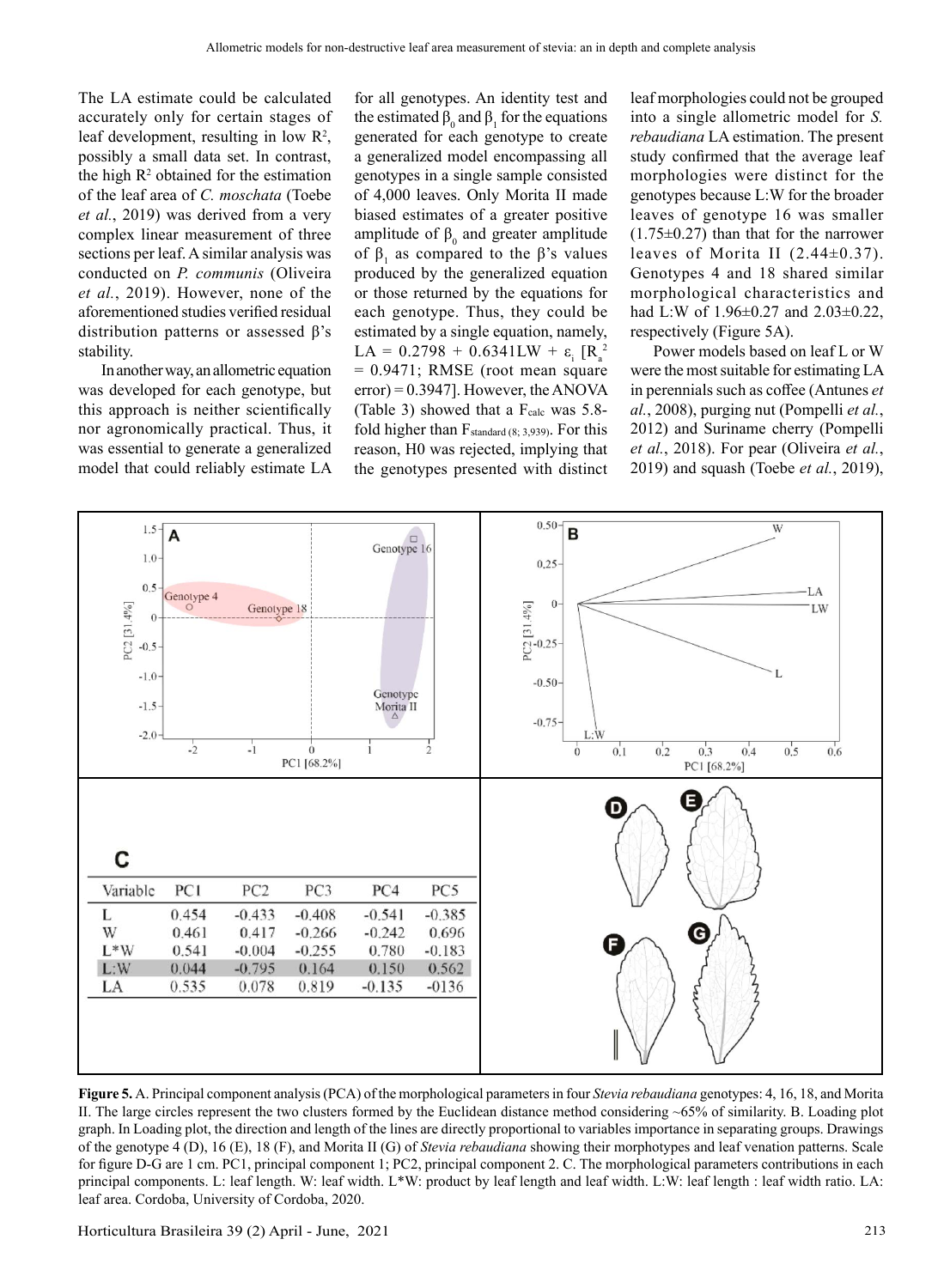however, linear models were best suited for estimating LA. We demonstrated that separate L and W each had a relatively high  $R_a^2$  value and a narrow residual dispersion pattern. The models did not estimate *S. rebaudiana* leaf area with high precision and without bias. These limitations may invalidate these models ( Chatterjee & Hadi, 2006). Recently, certain scholars (Oliveira *et al.*, 2019; Toebe *et al.*, 2019) described a best-fit equation to estimate LA for various horticultural plant species when both L and W were factored into the model. Absence of bias, homoscedastic residual scatter, and high stability of the estimated coefficients and the lack of other deficiencies were realized for the best-fit LA estimation equations applicable to any horticultural plant species whose leaves are the main organ of economic interest. Then, we proposed a model wherein LA=  $0.2629 + 0.6590*LW$ ; LA= 0.1608 +  $0.6715*LW$ ; LA= $0.2957+0.5919*LW$ ; and LA= 0.6246 + 0.5872\*LW for the estimation of the LA of 4, 16, 18, and Morita II *S. rebaudiana* genotype, respectively  $(R_a^2 = 0.9431, 0.9601,$ 0.9555, and 0.9129). The generalized model encompassing all genotypes was LA=  $0.2798 + 0.6341$  \*LW ( $R_a^2 = 0.9471$ ; RMSE= 0.3947), which accurately estimated ~93% of all *S. rebaudiana* LA without bias and irrespective of

genotype. PCA attempted to cluster the genotypes and demonstrated that they could not be grouped. Figure 5A shows that Morita II and genotype 16 shared similar phylogenetic characteristics as did genotypes 4 and 18. PC1 and PC2 accounted for 99.6% and revealed that the evaluated characteristics were widely distributed. A Euclidean distance similarity of ≥66% indicated that genotypes 4 and 18 could not be grouped with genotypes 16 and Morita II. In the quest for the parameters rendering genotype grouping infeasible, we verified that L:W describing leaf stretching in Morita II strongly influenced (-0.795) the PC2 axes as compared to the other genotypes (Figure 5C). This phenomenon was confirmed by drawing of the leaf morphotypes (Figures 5D-G), that confirms that

L:W stretching made it impossible to group all genotypes or construct a generalized model for *S. rebaudiana* LA estimation. The PCA indicated wide morphological variation among *S. rebaudiana* leaves (Figure 5A). This phenomenon was previously addressed (Hastoy *et al.*, 2019). Genotypes 16 and Morita II shared similar phylogenetic features as did genotypes 4 and 18. Most of the stevia species are short day plants, meaning that after a number of long nights, the plants will flower and reduce sweetener synthesis. It has been shown that growth and sweetener production continue under long days, obtained by interruption of the long nights by RED light (Ceunen & Geuns, 2013a). Based on this, Aramendiz-Tatis *et al.* (2021) describe that new *S. rebaudiana* genotypes are required to delay flowering, increase annual harvest, and augment stevioside production (Ashok *et al.*, 2019). According to these authors, Morita II has a short vegetative phase and its first flower buds appear within a few days. In contrast, genotypes 4, 16, and 18 were selected as they have late-flowering phases and, therefore, relatively larger annual harvests. Ceunen & Geuns (2013b) and Ceunen & Geuns (2013a) reported that preventing flowering by interruption of the long nights by red light (e.g., by drones) is the easiest way.

Here, we developed simple predictive models to estimate the leaf areas of several *S. rebaudiana* genotypes including the globally distributed Morita II. Linear models fit *S. rebaudiana* LA better than power models. Therefore, the previously proposed LA estimation models should be avoided. Leaf morphology is similar among *S. rebaudiana* congenerics. Nevertheless, the published equations could not accurately estimate leaf area. The equations were validated by various statistical criteria and showed high coefficients of determination, coefficient stability, low sums of squares, and high simplicity. The allometric equations described herein can achieve cost-effective *S. rebaudiana* LA measurements and facilitate future research into the physiology and ecology of this agroeconomically important plant. In the present study, there were close relationships between the actual and model-predicted leaf area. A rapid and simple generalized equation was developed to predict *S. rebaudiana* leaf area, namely, LA=  $0.2798 + 0.6341*$  LW (R<sub>a</sub><sup>2</sup>= 0.9471; RMSE= 0.3947). This simple model can generate results as accurate as those produced by costly apparatus and more complex estimation models. A principal component analysis disclosed that certain genotypes had features in common, whereas others did not. The methodology formulated here and the data generated may help advance *S. rebaudiana* breeding with the objectives of late flowering and increased numbers of leaves per square meter. In this way, annual yield and stevioside production may be augmented.

# **ACKNOWLEDGEMENTS**

The authors thank the Universidad de Córdoba, Colombia for funding this research. This study was financed by the Regional Group of Participatory Research of Small Farmers of the Colombian Atlantic Coast INVEPAR, Project Manejo Agronómico de Clones de *Stevia rebaudiana* en el Caribe Colombiano [Grants no. FCA-02-17]. Special thanks to Drs. Luis Rodríguez-Paéz and Carlos Espitia-Romero for their assistance and logistical support.

# **REFERENCES**

- ACHTEN, WMJ; MAES, WH; REUBENS, B; MATHIJS, E; SINGH, VP; VERCHOT, L; MUYS, B. 2010. Biomass production and allocation in *Jatropha curcas* L. seedlings under different levels of drought stress. *Biomass Bioenergy* 34: 667-676.
- ADHIKARI, R; LI, C; KALBAUGH, K; NEMALI, K. 2020. A low-cost smartphone controlled sensor based on image analysis for estimating whole-plant tissue nitrogen (N) content in floriculture crops. *Computadores e Eletronicos na Agricultura* 169: 205173.
- ANTUNES, WC; POMPELLI, MF; CARRETERO, DM; DAMATTA, FM. 2008. Allometric models for non-destructive leaf area estimation in coffee (*Coffea arabica* and *Coffea canephora*). *Annals of Applied Biology* 153: 33-40.

ARAMENDIZ-TATIS, HA; POLO, DJP;